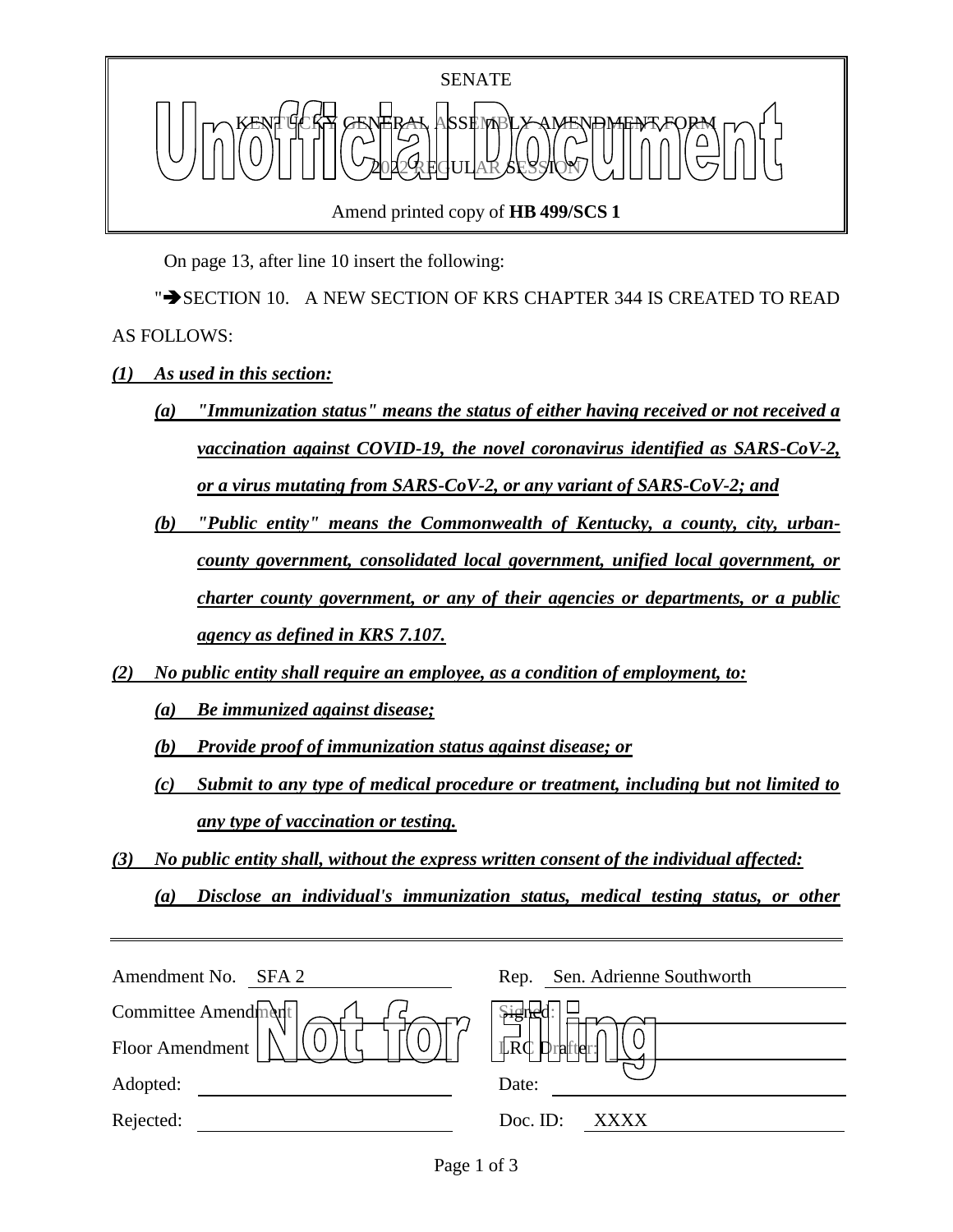Amend printed copy of **HB 499/SCS 1**

*medical information to a third party for a purpose other than healthcare; or*

Sbufhworth

 $\text{SENA}[\mathbb{E} | \mid_{\mathsf{T}} \frown \bigcap_{\mathsf{S}} \mathsf{G}] \frown \bigcup_{\mathsf{S}} \bigcap_{\mathsf{S}} \bigcap_{\mathsf{S}} \bigcap_{\mathsf{S}} \bigcap_{\mathsf{S}} \bigcap_{\mathsf{S}} \mathsf{G} \mathsf{G} \bigcap_{\mathsf{S}} \mathsf{G} \mathsf{G} \bigcap_{\mathsf{S}} \mathsf{G} \bigcap_{\mathsf{S}} \mathsf{G} \bigcap_{\mathsf{S}} \mathsf{G} \bigcap_{\mathsf{S}} \mathsf{G} \bigcap_{\mathsf{S}} \mathsf{G} \big$ 

 $2022$  REGULAR SESSION DOLLOURED DO COURT TO CHARLED.  $\chi_{\rm{H}}$ 

- *(b) Otherwise publish or share any individual's immunization status or similar health information for a purpose other than healthcare.*
- *(4) Nothing in this section shall be used to restrict access to services provided by a public entity on the basis of an individual:*

*(a) Providing, or failing to provide, proof of immunization status against disease; or*

*(b) Providing, or failing to provide, written consent for release of medical records or any other record relating to that individual's immunization status.*

SECTION 11. A NEW SECTION OF KRS CHAPTER 446 IS CREATED TO READ AS FOLLOWS:

- *(1) As used in this section, "religion" shall have the same meaning as in KRS 344.030.*
- *(2) Any employer that requires an employee, as a condition of employment, to be immunized against disease shall:*
	- *(a) Grant an exemption to any employee based upon the employee's religion upon the employee's written statement; and*
	- *(b) Provide notice of the required immunization to each employee in a written document that:*
		- *1. Advises in plain language the available exemption from the required immunization based upon the employee's religion; and*
		- *2. Requires each employee to acknowledge, in writing, receipt of the requirement and receipt of the available exemption.*
- *(3) Any person injured by any act in violation of the provisions of this section shall have a civil cause of action in the Circuit Court of the county in which the person resides to enjoin further violations, and to recover the actual damages sustained, including*